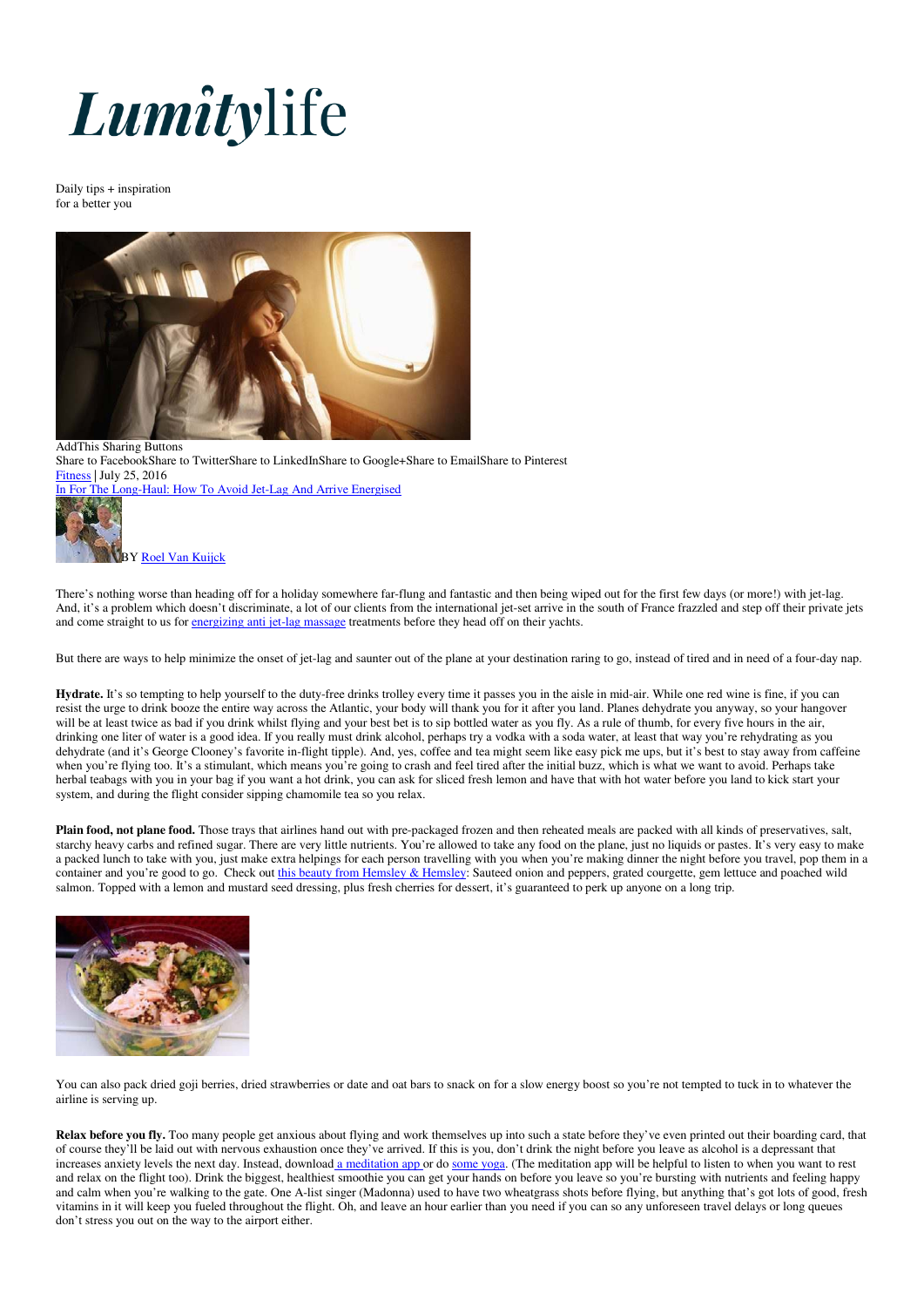**Essential oils.** Pack a silk scarf in your hand-luggage with some drops of either mandarin orange or lemon essential oil on it. One hour before you land, put it around your neck and breathe deeply inhaling the invigorating scents – which will give you an instant boost. You can also put your favorite calming essential oil on your neck pillow to help you relax if you want to sleep during the flight.

Yoga. It's a great idea to go for a walk around the plane every so often, take some deep breaths (the easy thing to remember is the 'four' rule, which is breathe in and count to four, hold it and count to four, breathe out and count to four), and really stre-e-e-e-e-tch your arms and legs. Whilst no-one expects you to bust out a downward dog (which is the name of a yoga position in case you are wondering!) on the floor of the aisle, but you can roll your shoulders and make sure you get that blood circulating.

#### **Massage. You can do this on the plane, fifty minutes before landing. It will fight fatigue and stress plus it will help hugely to stop jet-lag kicking in after you land.**

Keep your back straight in your seat. Close your eyes and relax your shoulders. Take a few deep breaths through the nose – breathe in the lovely refreshing citrus essential oils on your scarf.

1. With your right hand massage the opposite shoulder using the palm of your hand. Gently squeeze from the top of the arm all the way to the base of the neck. Repeat on the other side.

2. Very slowly and gently rotate your head from one side to another. Do not force and overstretch the muscle. Keep your neck relaxed and only stretch as far as feels comfortable.

3. Place both hands behind your neck and with your fingers pull the neck muscle away from the spine so starting at the base of the head and work your way towards the lower neck.

4. Place your hands on the back of your head. Your thumbs are placed at the line between the head and the neck. Press softly and rotate the thumbs following the base of the skull from the center towards the ears.

5. Place your 10 fingers on your head. Make slow rotation movements with all fingers simultaneous. Massage the upper skin by pressing firmly your fingertips in the skin

6. Massage your temples by placing your 3 middle fingers on each side of the head between your eyes and ears. Rotate your fingers slowly with little pressure.

### **Also, try this reflexology technique on your feet:**

Sit down in your airplane seat with one ankle on your other knee so you can reach your foot. Make a fist with your hand and rub with your knuckles over the sole of your foot for about 1 minute.

Apply lots of pressure and move your knuckles in all directions.

Alternate between slow and fast movements.

It can slightly hurt but keep going! Repeat the rubbing on the other foot.

During and after the massage your feet will get warmer due to the increased blood circulation. Pain, tension and stiffness will be immediately reduced. It's an easy and efficient technique. Try it! Your feet will love it!

Once you reach your destination, book in for a massage and have a healthy meal after a workout at the end of the first afternoon which will help you sleep well that evening even though it's not your usual bedtime. You don't have to exhaust yourself but a sweat session will get rid of plane toxins and going for a swim no matter how tired you are will work wonders to give you some endorphins to power you through the first evening.

You'll arrive feeling fresh instead of frazzled and be on local time before you know it, we promise!